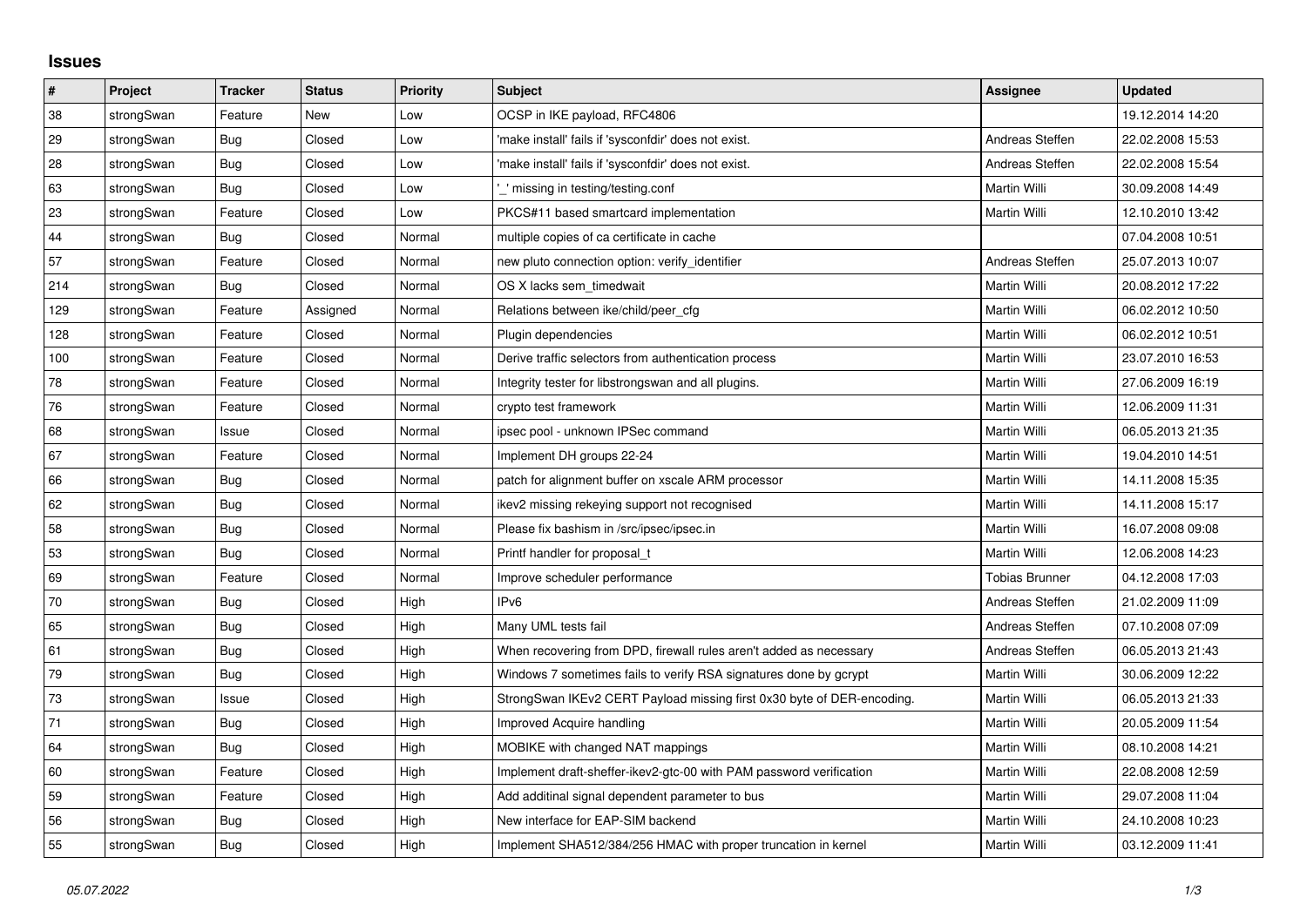| $\vert$ # | Project    | <b>Tracker</b> | <b>Status</b> | <b>Priority</b> | <b>Subject</b>                                               | Assignee            | <b>Updated</b>   |
|-----------|------------|----------------|---------------|-----------------|--------------------------------------------------------------|---------------------|------------------|
| 54        | strongSwan | Feature        | Closed        | High            | <b>EAP-Identity Server functionality</b>                     | Martin Willi        | 22.08.2008 12:55 |
| 50        | strongSwan | Bug            | Closed        | High            | plutostderrlog option missing                                | <b>Martin Willi</b> | 11.05.2008 10:10 |
| 49        | strongSwan | <b>Bug</b>     | Closed        | High            | starter log directly to terminal                             | Martin Willi        | 30.04.2009 10:18 |
| 48        | strongSwan | Feature        | Closed        | High            | Parallel trustchain verification                             | Martin Willi        | 16.04.2008 11:33 |
| 47        | strongSwan | Feature        | Closed        | High            | <b>RNG API</b>                                               | Martin Willi        | 16.04.2008 11:27 |
| 46        | strongSwan | Feature        | Closed        | High            | DNS resolving for hosts in ike_cfg                           | Martin Willi        | 09.06.2008 09:34 |
| 45        | strongSwan | Bug            | Closed        | High            | Failure to open SQLite database crashes charon               | Martin Willi        | 07.04.2008 09:16 |
| 43        | strongSwan | Bug            | Closed        | High            | missing certificate_identity in SQL database causes segfault | Martin Willi        | 07.04.2008 10:08 |
| 42        | strongSwan | Feature        | Closed        | High            | CFG attribute handler framework                              | Martin Willi        | 28.04.2009 10:23 |
| 41        | strongSwan | Feature        | Closed        | High            | CFG attribute provider framework                             | Martin Willi        | 16.04.2008 11:24 |
| 40        | strongSwan | Feature        | Closed        | High            | NetworkManager support                                       | Martin Willi        | 22.08.2008 12:54 |
| 39        | strongSwan | Feature        | Rejected      | High            | Configuration support in Manager                             | Martin Willi        | 04.07.2014 11:07 |
| 36        | strongSwan | Bug            | Closed        | High            | strongswan-4.2.0 does not compile with uclibc                | <b>Martin Willi</b> | 04.04.2008 13:51 |
| 35        | strongSwan | <b>Bug</b>     | Closed        | High            | ikev2/ocsp-no-signer-cert scenario segfaults                 | Martin Willi        | 02.04.2008 09:45 |
| 34        | strongSwan | Bug            | Closed        | High            | ikev2/multi-level-ca-loop segfaults                          | <b>Martin Willi</b> | 31.03.2008 09:19 |
| 33        | strongSwan | <b>Bug</b>     | Closed        | High            | ikev2/crl-revoked scenario broken                            | Martin Willi        | 19.03.2008 19:02 |
| 32        | strongSwan | <b>Bug</b>     | Closed        | High            | ikev2/rw-no-idr scenario fails                               | <b>Martin Willi</b> | 19.03.2008 11:13 |
| 31        | strongSwan | Bug            | Closed        | High            | ikev2/rw-eap-aka-rsa scenario fails                          | Martin Willi        | 19.03.2008 15:25 |
| 30        | strongSwan | Feature        | Closed        | High            | Certificate caching                                          | Martin Willi        | 02.04.2008 14:50 |
| 27        | strongSwan | Feature        | Closed        | High            | Create a database API                                        | Martin Willi        | 19.02.2008 15:16 |
| 26        | strongSwan | Bug            | Closed        | High            | Port all tools to new crypto/credential APIs                 | Martin Willi        | 21.03.2008 18:04 |
| 25        | strongSwan | Feature        | Closed        | High            | alternative crypto implementation                            | Martin Willi        | 31.05.2008 09:49 |
| 24        | strongSwan | Feature        | Closed        | High            | Update doxygen documentation                                 | Martin Willi        | 22.02.2008 16:07 |
| 22        | strongSwan | Feature        | Closed        | High            | OCSP support                                                 | Martin Willi        | 10.03.2008 18:41 |
| 21        | strongSwan | Feature        | Closed        | High            | CRL support                                                  | Martin Willi        | 10.03.2008 18:40 |
| 20        | strongSwan | Feature        | Closed        | High            | Pluggable fetcher plugins                                    | Martin Willi        | 18.02.2008 09:58 |
| 19        | strongSwan | Feature        | Closed        | High            | Include EAP-MD5 into trunk                                   | Martin Willi        | 13.12.2007 09:48 |
| $18$      | strongSwan | Feature        | Closed        | High            | Merge EAP-AKA module into trunk                              | Martin Willi        | 13.12.2007 09:47 |
| 17        | strongSwan | Feature        | Closed        | High            | Pluggable crypto modules                                     | Martin Willi        | 15.02.2008 09:36 |
| 16        | strongSwan | Feature        | Closed        | High            | Generic plugin architecture                                  | Martin Willi        | 15.02.2008 09:37 |
| 15        | strongSwan | Feature        | Closed        | High            | Implement rauthentication using RFC4478                      | Martin Willi        | 30.11.2007 14:55 |
| 14        | strongSwan | Feature        | Closed        | High            | Initiate/Terminate IKE SAs                                   | Martin Willi        | 13.11.2007 14:04 |
| 13        | strongSwan | Feature        | Closed        | High            | Implement a modular credential framework                     | Martin Willi        | 15.02.2008 09:36 |